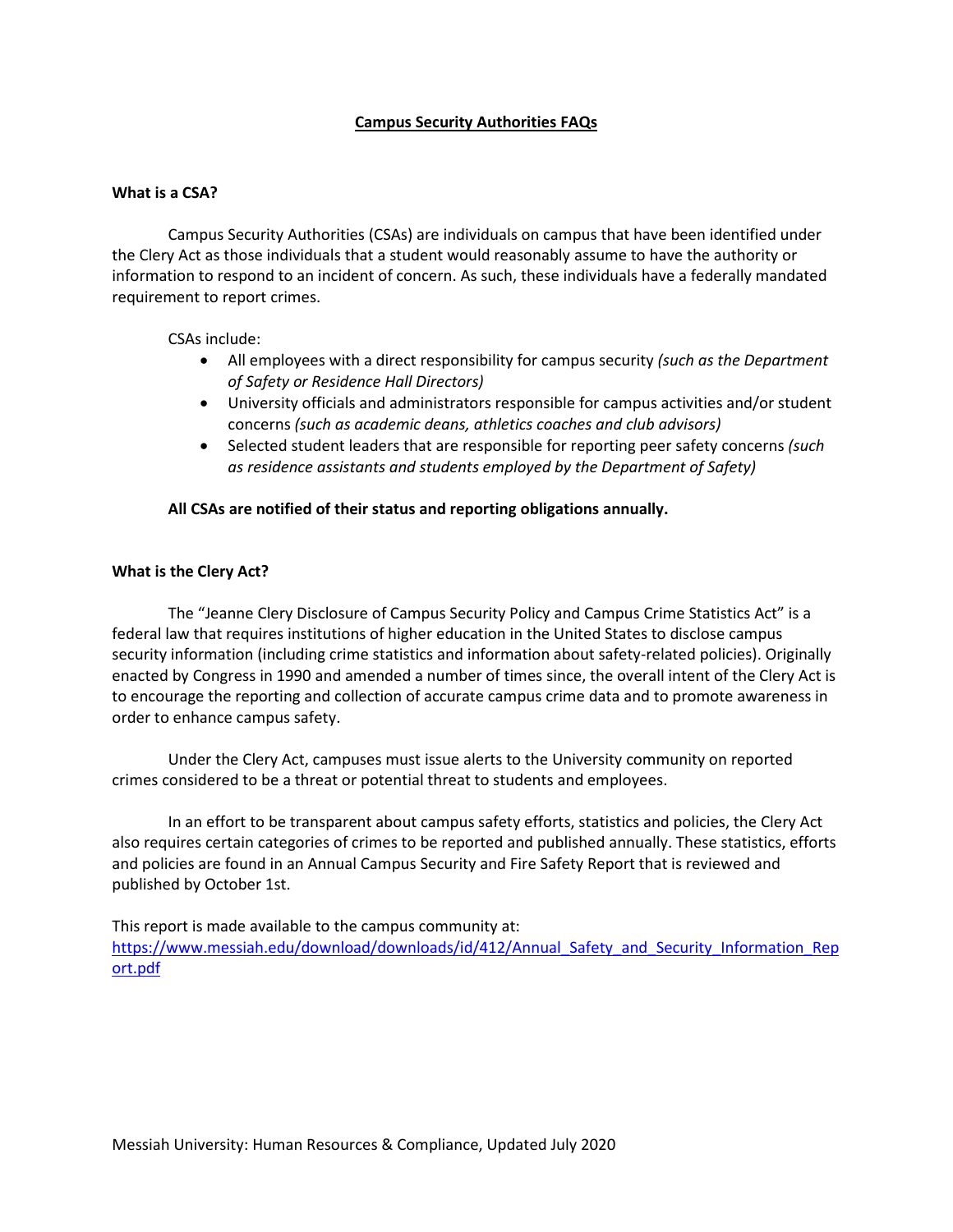#### **What does a CSA do?**

CSAs **must** report all crimes and suspected crimes to the University. Crimes that are emergencies or imminent threats to safety should be reported immediately to the police and then reported to the University.

## **What crimes must I report?**

CSAs must report the following crimes if they occurred (or potentially occurred) on the Messiah University campus, on property immediately adjacent to Messiah University, and/or on Messiah University affiliated property or program locations:

Aggravated Assault, Alcohol Violations (e.g. Underage Consumption), Arson, Burglary, Dating Violence, Domestic Violence, Drug Violations, Hate Crimes, Homicide, Motor Vehicle Theft, Robbery, Sexual Assault, Stalking, and Weapon Violations (e.g. Possession, Brandishing).

#### **How and when do I report a crime or incident?**

If there is an emergency, the CSA should immediately call 911 and report to the police, and then contact one of the following University officials. If there is not an emergency, the CSA should contact the Department of Safety (or the Associate Dean of Students or the Title IX office) and disclose the information that the CSA has regarding a crime or potential crime.

The CSA is not required to identify a specific Clery crime definition. The employee receiving the report will ask for a short description of the concern, including date and approximate time frame of incident, location of the incident, and individuals known to be involved. As much information as the CSA has access to will be requested. Follow-up may be necessary.

CSAs should report a crime as soon as it is made known to you. This includes as soon as an incident has been directly disclosed to you, as soon as you have suspicion of an incident occurring, or as soon as you learn of it from a third party.

## **What if I am unsure if an incident is a crime? Or if it should be reported under Clery?**

Since CSAs are not law enforcement professionals, they are not expected to be experts in Clery crime classification. As such, the University requests that **all** CSAs report **all** incidents of concern and potential crimes with as much detail as possible. The Clery Coordinator on campus will determine if it is a reportable Clery crime.

## **What happens once I report?**

The University (and/or the police) will respond as necessary per protocol to assure safety, conduct an investigation, maintain privacy, initiate any care or correction measures that are required, and alert community members if needed.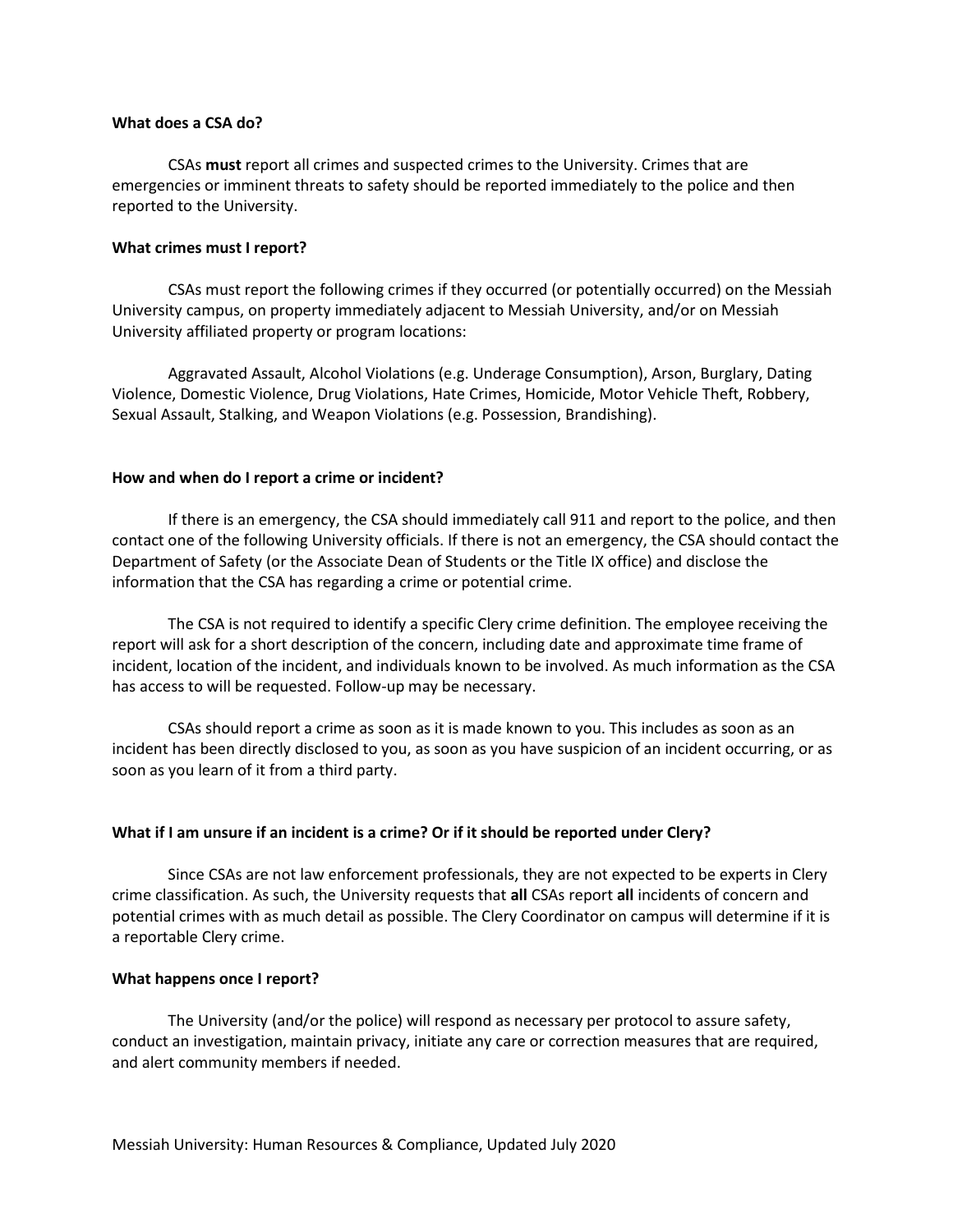The Clery Coordinator collects and reviews all incident reports to properly identify and record unduplicated and de-personalized information according to location and crime definition. This information populates the data that is published in the annual security report.

Unless directly involved, CSAs that file a report are not updated on the proceedings and outcomes that follow a report. This is to maintain privacy of individuals that may be involved.

## **What happens if I do not report?**

The United States Department of Education is charged with enforcing the Clery Act and may level civil penalties against institutions of higher education up to \$57,317 per violation or may suspend them from participating in federal student financial aid programs.

In addition, CSAs who fail to report Clery Act incidents may be subject to disciplinary action under applicable personnel policies.

#### **If a student shares something in confidence, what do I do?**

CSAs are not allowed to hold information confidentially when it may be a crime or a Clery Act incident that requires reporting and follow up for the safety of the community.

As such, the CSA receiving the information should offer the reporting options available to the student and let the student choose the option they are most comfortable with the CSA pursuing. The CSA may file the report alongside the student or independently from the student, but must share the information with one of the appropriate offices on campus.

Only confidential resources on campus are not obligated to report all Clery crimes. Those individuals are restricted to professional counselors, the University pastor and the confidential resource coordinator for interpersonal violence.

#### **What shouldn't a CSA do?**

CSAs **should not** investigate a crime or potential crime to determine whether or not it actually occurred or fulfilled Clery reporting requirements, actively seek out potential crimes or threats in the community, or try to convince victims of crimes on what to do. CSAs may offer support and options available to victims, but CSAs are not authorized to advise crime victims on actions such as police contact or perpetrator confrontation.

#### **Why is this necessary?**

Keeping accurate crime statistics is mandated in order to maintain federal funding. It is also a best practice for providing transparent information to the campus community and potential employees and students.